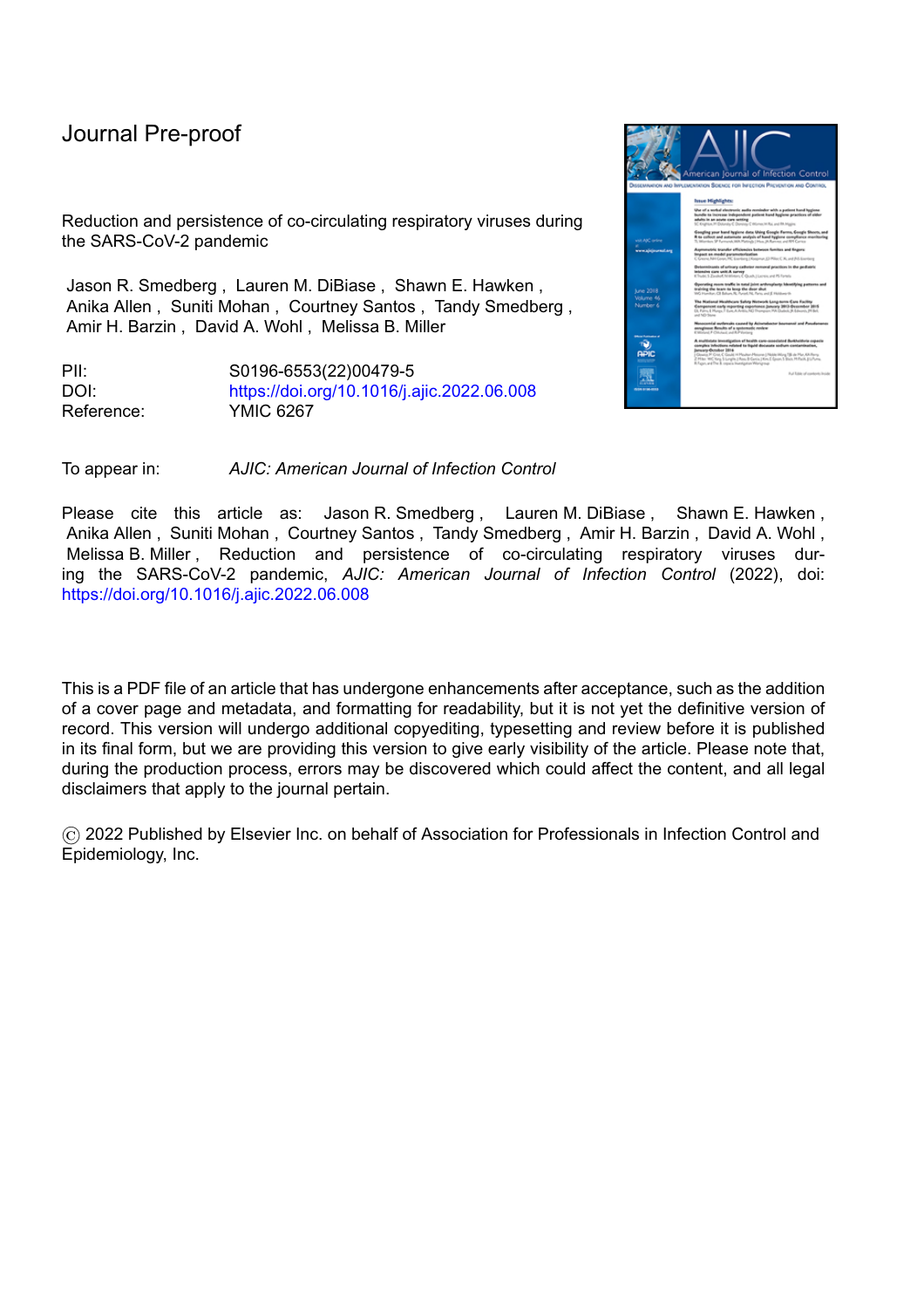**Title: Reduction and persistence of co-circulating respiratory viruses during the SARS-CoV-2 pandemic**

**Short Title: Respiratory viruses during COVID-19**

l

Authors: Jason R. Smedberg<sup>1</sup>, Lauren M. DiBiase<sup>2</sup>, Shawn E. Hawken<sup>1</sup>, Anika Allen<sup>1</sup>, Suniti Mohan<sup>3</sup>, Courtney Santos<sup>1</sup>, Tandy Smedberg<sup>4</sup>, Amir H. Barzin<sup>5</sup>, David A.Wohl<sup>6</sup>, Melissa B.  $Miller<sup>1,7</sup>$ 

<sup>1</sup>Clinical Microbiology Laboratory, McLendon Clinical Laboratories, University of North Carolina Medical Center, Chapel Hill, NC

<sup>2</sup>Department of Hospital Epidemiology, University of North Carolina Medical Center, Chapel Hill, NC

<sup>3</sup>Department of Allied Health Sciences, UNC School of Medicine, Chapel Hill, NC

<sup>4</sup>Department of Information Services, HonorBridge, Durham, NC

<sup>5</sup>Department of Family Medicine. UNC School of Medicine, Chapel Hill, NC

<sup>6</sup>Department of Medicine, Division of Infectious Diseases, UNC School of Medicine, Chapel Hill, NC

 $7$ Department of Pathology and Laboratory Medicine, UNC School of Medicine, Chapel Hill, NC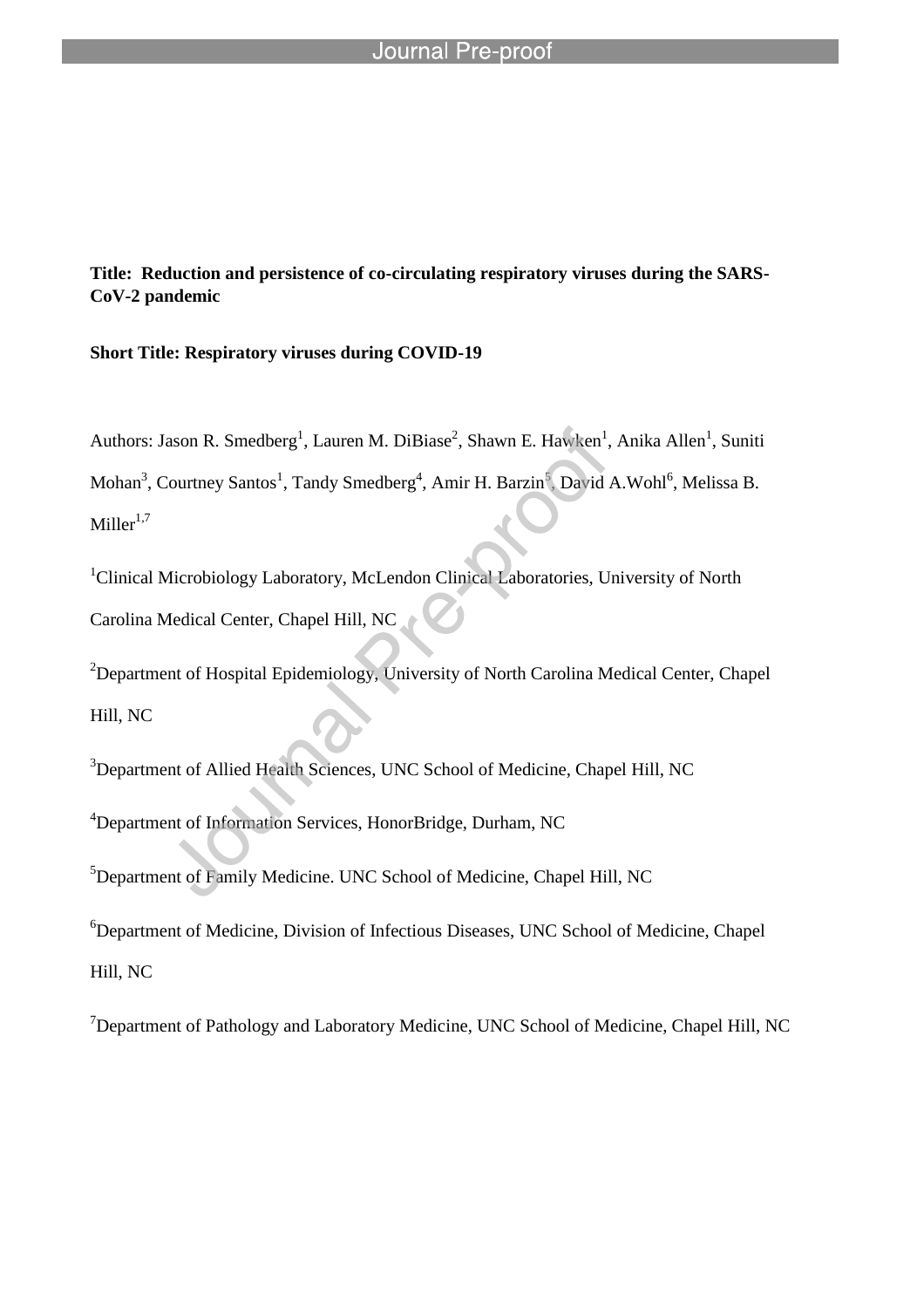#### Journal Pre-proof

*All authors declare no conflicts of interest.* 

l

### **Highlights**

- Rhinovirus/enterovirus continued to circulate during the SARS-CoV-2 pandemic.
- No influenza viruses were detected during the study period of 15 January 15 April 2021.
- COVID-19 mitigation strategies worked to reduce overall respiratory virus circulation but had a larger impact on some viruses versus others.

### **Abstract**

To evaluate co-circulation of respiratory viruses during the SARS-CoV-2 Alpha surge, we performed a molecular respiratory panel on 1,783 nasopharyngeal swabs collected between January 15 and April 15, 2021 from symptomatic outpatients that tested negative for SARS-CoV-2 in North Carolina. Of these, 373 (20.9%) were positive for at least one virus tested on the panel. Among positive tests, over 90% were positive for rhinovirus/enterovirus, either as a single infection or coinfection, illustrating persistent co-circulation of some respiratory viruses despite active infection control measures.

### **Background**

During the COVID-19 pandemic, mitigation strategies have been instituted to decrease SARS-

CoV-2 transmission. On an individual level, behaviors such as physical distancing, hand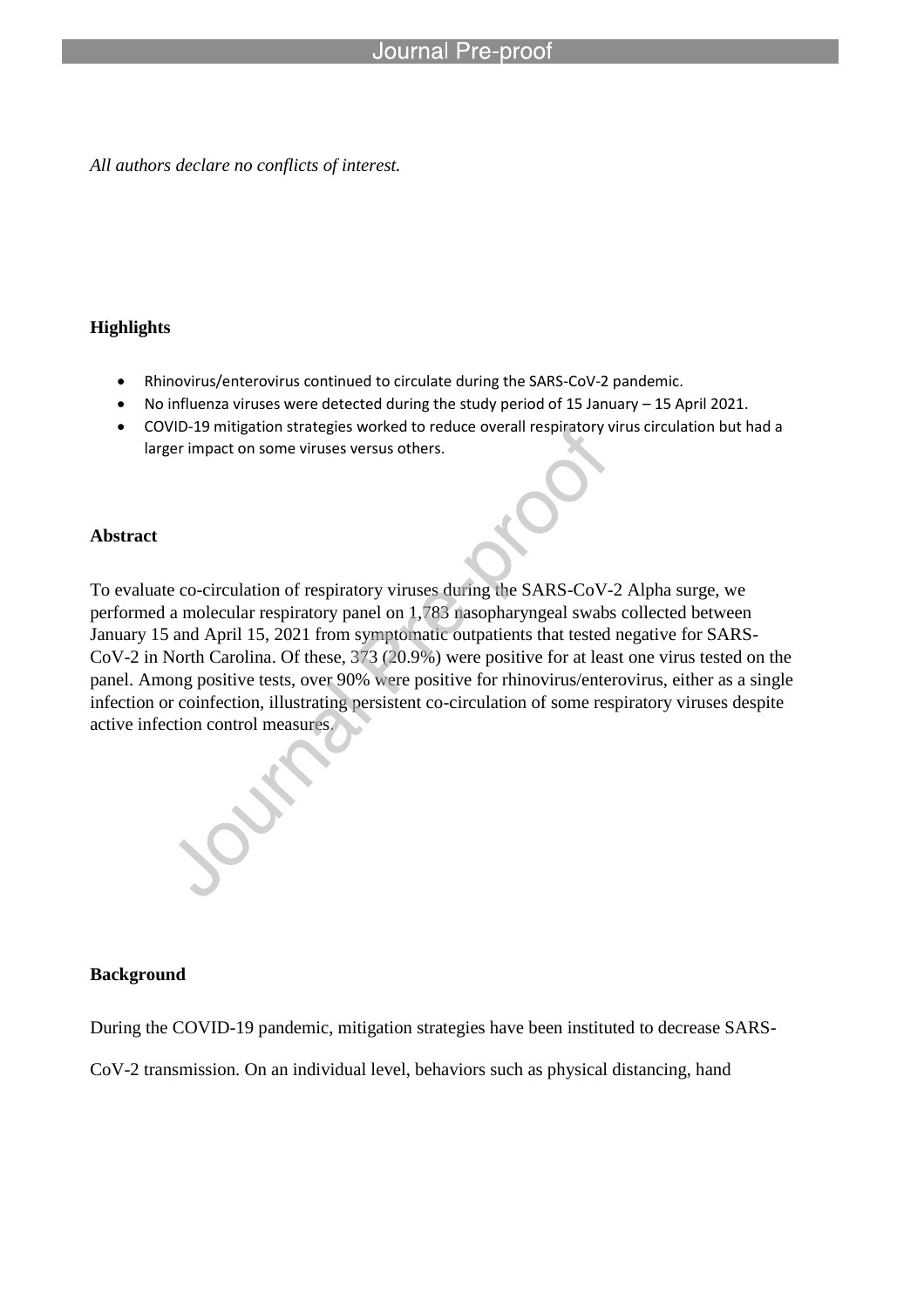#### Journal Pre-proo

washing, and masking were adopted while prohibitions on mass gatherings, closing of indoor dining, and shifting students to virtual classrooms were implemented.

l

A consequence of these measures was a profound decrease in influenza cases. According to the Centers for Disease Control and Prevention, nationwide only 0.2% of respiratory specimens tested positive for influenza virus between September 28, 2020 and May 22, 2021.<sup>1</sup> In contrast, during the previous three influenza seasons peak positivity rates were  $26.2$ -30.3%.<sup>2</sup> This stark reduction in influenza circulation demonstrates the efficacy of mitigation measures to reduce transmission of influenza; however, it is unclear whether the efficacy of these control strategies generalizes to other respiratory viruses ordinarily considered endemic during the period the study was conducted. To determine if other respiratory viruses were also impacted by COVID-19 mitigation approaches, we performed a molecular respiratory pathogen panel on nasopharyngeal (NP) swabs collected from symptomatic patients presenting to a drive thru COVID-19 testing site between January 15 and April 15, 2021 who were negative for SARS-CoV-2.

# **Materials and Methods**

## *Study site and participants*

Symptomatic patients tested for SARS-CoV-2 at the University of North Carolina Hospitals Respiratory Diagnostic Center (RDC) drive thru testing site between January 15 and April 15, 2021 were included.<sup>3</sup> Symptomatic patients were diverted from outpatient clinics to the RDC for testing during the study period. Patients were considered symptomatic if they reported one of the following symptoms: subjective fever, chills, severe fatigue, muscle aches, runny nose, sore throat, loss of taste or smell, cough, shortness of breath, nausea or vomiting, headache, abdominal pain, or diarrhea  $(\geq 3$  loose stools in 24 hours).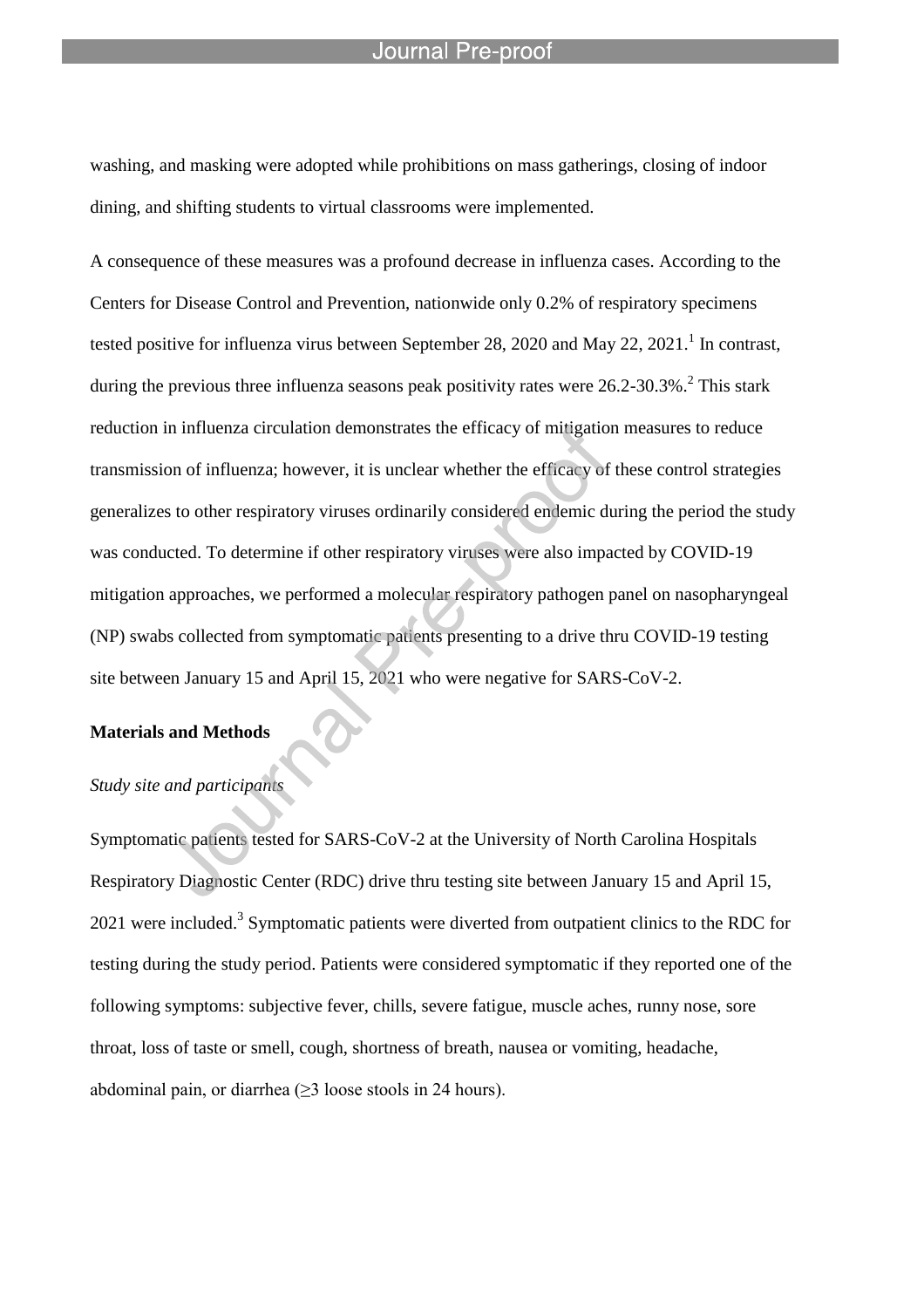#### Journal Pre-proo

l

#### *Respiratory panel testing*

NP swabs were initially tested for SARS-CoV-2 RNA by either Abbott Alinity m or Abbott m2000 EUA tests. Specimens that were negative and had remnant sample available were tested by a molecular respiratory panel. The BioFire RP 2.0 (bioMerieux, Durham, NC) is an FDA cleared multiplex PCR panel that detects adenovirus, endemic coronaviruses (HKU1, NL63, 229E, OC43), metapneumovirus, rhinovirus/enterovirus, influenza A (A/H1, A/H3, A/H1-2009), influenza B, parainfluenza virus (PIV) 1, PIV2, PIV3, PIV4, respiratory syncytial virus, *Bordetella parapertussis, Bordetella pertussis, Chlamydia pneumoniae,* and *Mycoplasma pneumoniae*. The result of rhinovirus/enterovirus indicates the inability of the molecular panel to differentiate between these closely related viruses. Samples were stored in universal transport media at 4°C if tested within 3 days of collection or frozen at -80°C. Only one swab per patient was included in the study.

#### *Hospital epidemiology data*

Results of molecular respiratory testing during January 15 to April 15 in 2019, 2020, and 2021 were collated from outpatients, including emergency department patients, to compare positivity rates.

This study was approved by the Institutional Review Board at the University of North Carolina at Chapel Hill.

#### **Results**

During the study period, 15,149 outpatients were tested for SARS-CoV-2 through the RDC; 5,068 patients were symptomatic, with the remainder being asymptomatic and tested for exposure, prior to travel, or other reasons. Of the symptomatic patients, 433 (8.5%) tested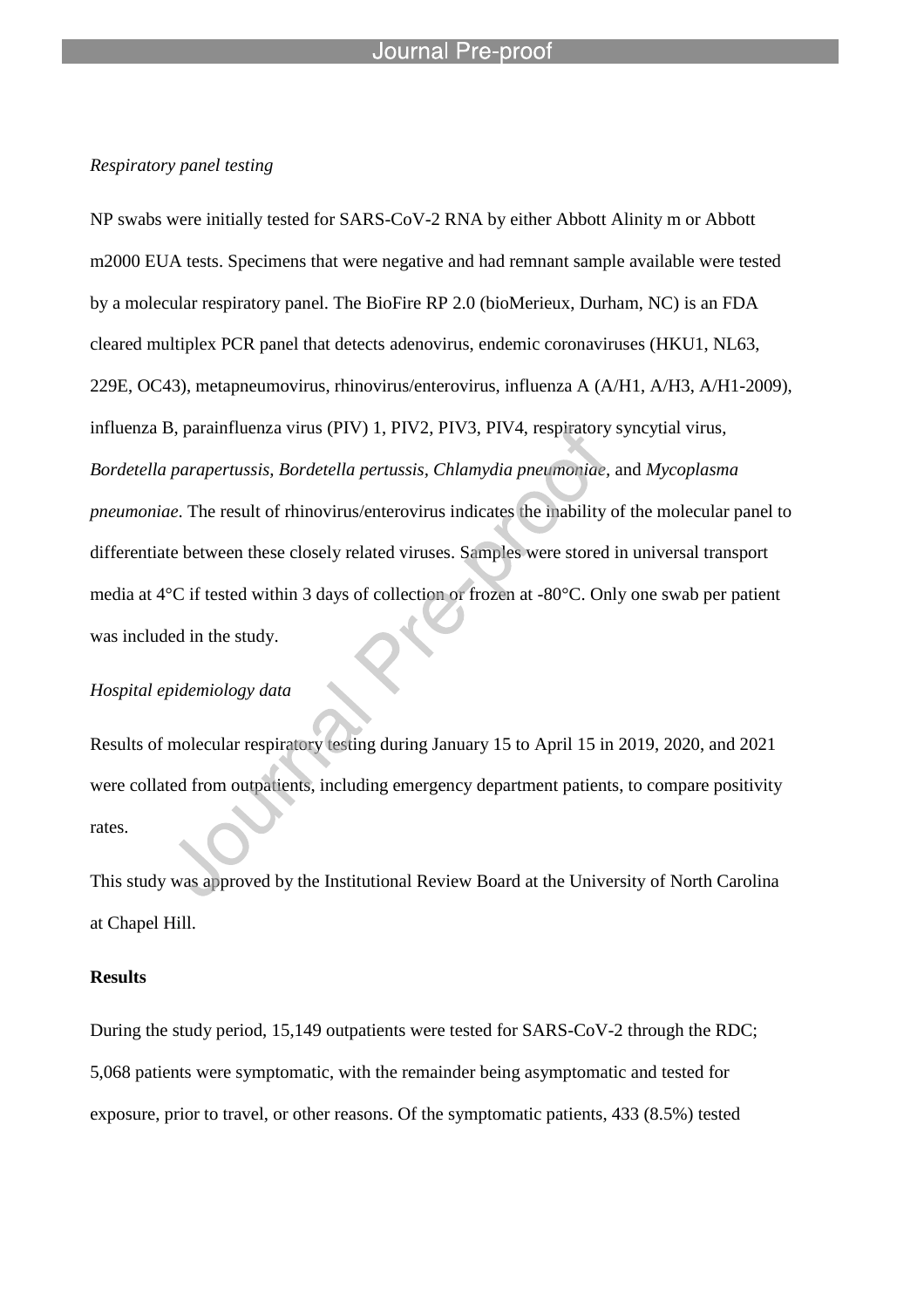#### Journal Pre-proo

l

positive for SARS-CoV-2. Remnant sample was available in the laboratory for 1,783 of the patients with undetectable SARS-CoV-2 RNA for additional testing by the molecular respiratory panel with 373 (20.9%) testing positive for at least one virus. Rhinovirus/enterovirus alone was detected in 329 (18.5%) samples. An additional nine specimens tested positive for rhinovirus/enterovirus and at least one other virus indicating a coinfection (RSV, n=4; adenovirus, n=4; or coronavirus NL63, n=1; Figure 1). Endemic coronaviruses (229E, NL63, OC43) represented 18 single infections and two coinfections (Figure 1). Other viruses detected included adenovirus, RSV, PIV2, PIV3, and metapneumovirus. Influenza viruses and the bacterial targets were not detected in any of the tested specimens.

Patients seen at outpatient facilities during the 2021 study period had 5,459 molecular respiratory tests performed with the largest number being positive for rhinovirus/enterovirus (n=80), followed by RSV ( $n=17$ ) and adenovirus ( $n=15$ ) (Figure 2). Influenza viruses were not detected in these patients. In previous years (2019 and 2020) for the period January 15 – April 15 percent positivity was higher across all virus types except rhinovirus/enterovirus and adenovirus. Notably, influenza B had a low level of circulation in 2019.<sup>2</sup> Outpatient respiratory viral testing volumes during the study months for 2019 and 2020 were 4,897 and 7,392, respectively.

# **Discussion**

Although the decrease in transmission of influenza is multifactorial, the implementation of mitigation strategies to decrease SARS-CoV-2 transmission likely played a significant role. The continued detection of rhinovirus/enterovirus and not influenza during the SARS-CoV-2 Alpha surge suggests that the transmissibility of these respiratory viruses differs, as does their ability to be prevented. In comparing the positivity rate of specimens collected from outpatients tested over the same months for the prior three years, the proportion that were positive for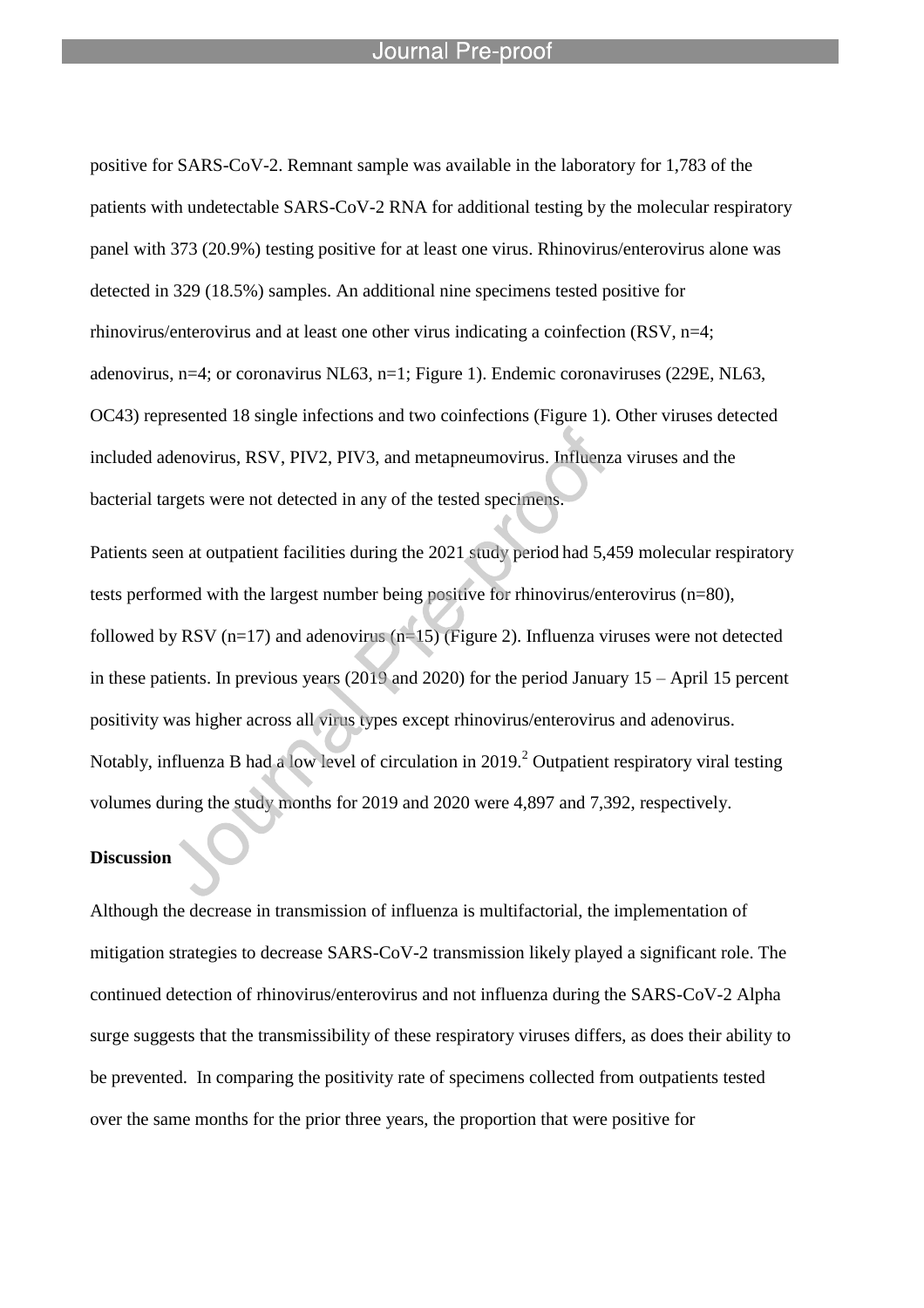#### Journal Pre-proo

l

rhinovirus/enterovirus was slightly increased in 2021.This is in contrast to all the other tested viruses that either dropped significantly (influenza, RSV, and others) or stayed the same (adenovirus) (Figure 2). Our observed trend in rhinovirus/enterovirus detections is also mirrored in national syndromic trend data for the same time period. $4$ 

Our results suggest that while some respiratory viruses, such as influenza, are likely to be mitigated through implementing infection prevention measures such as changes in social behavior, other viruses such as rhinovirus/enterovirus may continue to propagate. Much of the emphasis on COVID-19 mitigation measures has been on preventing respiratory aerosols and droplets from spreading SARS-CoV-2 with relatively less attention paid to transmission that occurs via contaminated surfaces. Enveloped viruses such as influenza and SARS-CoV-2 are readily inactivated by routine disinfectants and hand washing, whereas non-enveloped viruses such as rhinovirus/enterovirus are more refractory to these measures.<sup>5</sup> Therefore, our data may represent the continued transmission of viruses by surfaces during times of enhanced respiratory hygiene (i.e., masking, distancing).

Throughout the COVID-19 pandemic the reduction of non-SARS-CoV-2 respiratory viruses has been demonstrated throughout the world.<sup>6-10</sup> Even though respiratory viruses continued to circulate, the implemented mitigation measures likely helped to limit the spread of the majority of respiratory viruses compared to previous seasons. This finding suggests that the use of nonpharmaceutical prevention measures to reduce the spread of respiratory viruses especially via surfaces should be considered for high-risk institutions such as hospitals and nursing homes during periods of peak community transmission. Overall, these results provide support for adoption of COVID-19 prevention strategies to limit transmission of other respiratory viral pathogens, especially those most vulnerable to adverse clinical outcomes of infection.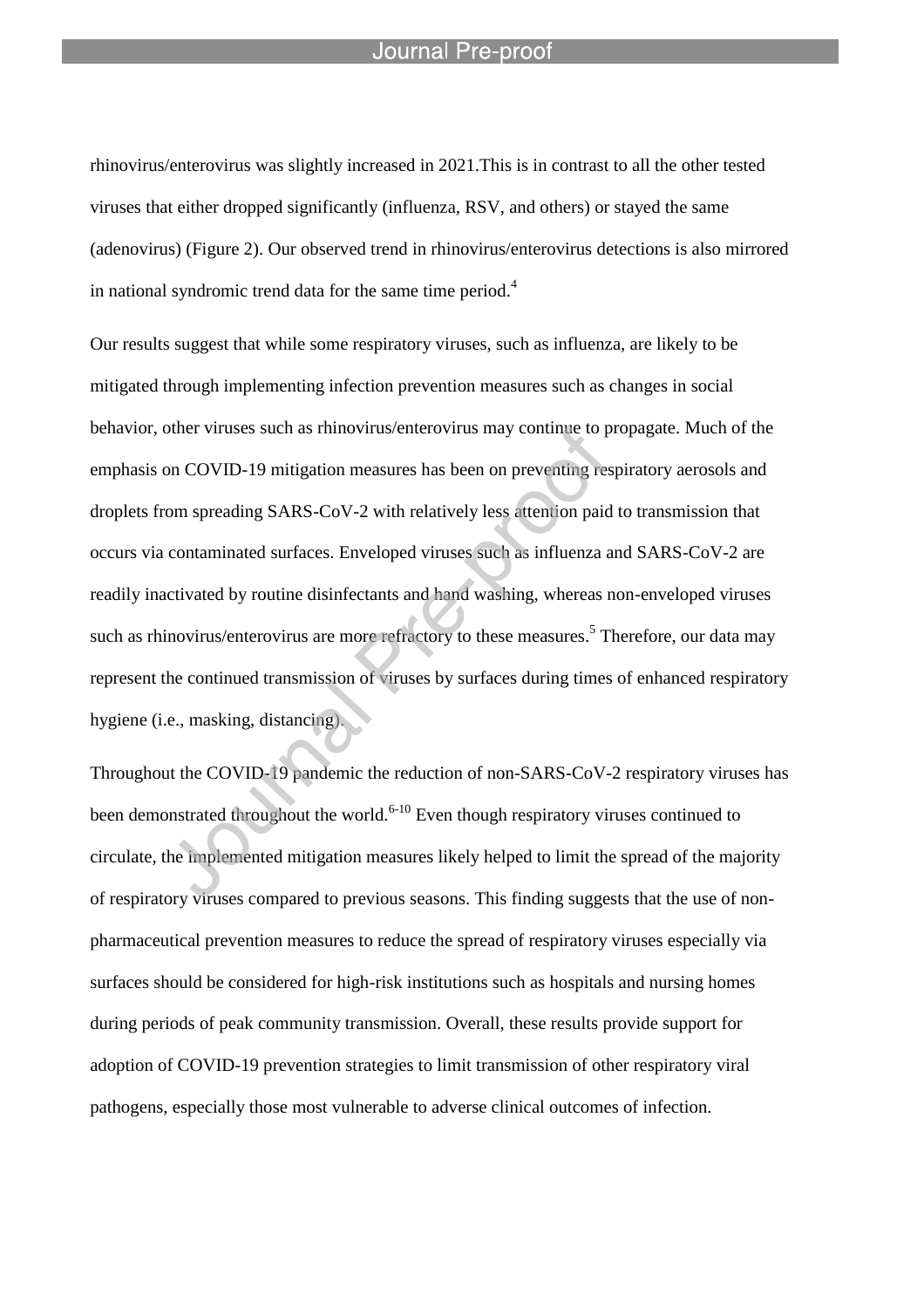l



# **Figure 1**

Results from the respiratory pathogen panel for symptomatic outpatients at a COVID-19 testing center who tested negative for SARS-CoV-2 RNA. Number displayed is percent positivity.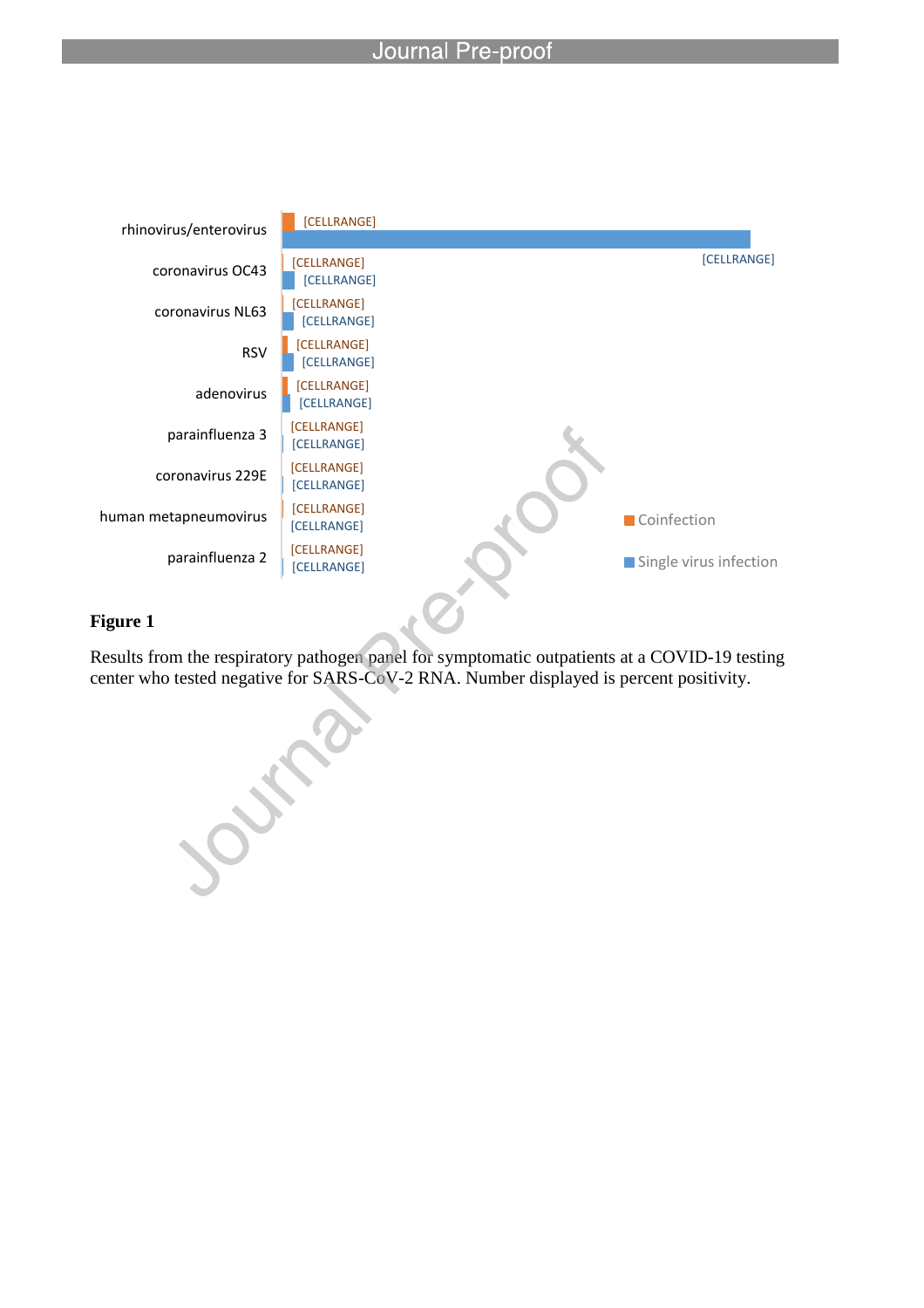# Journal Pre-proof

l



# **Figure 2**

Positivity rates by virus for outpatients tested by a molecular respiratory panel during January 15 to April 15 in 2019, 2020 and 2021. Number displayed is percent positivity.